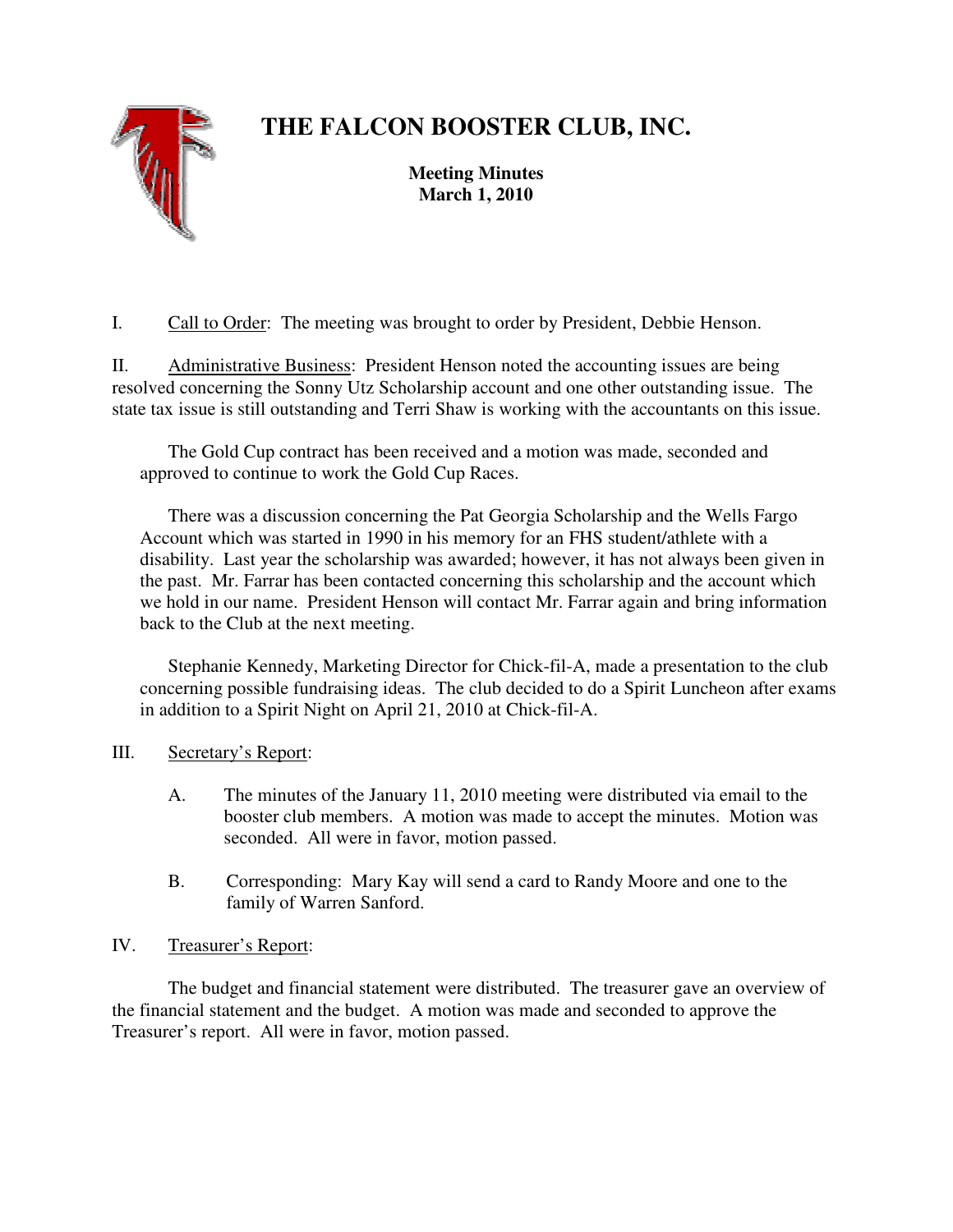#### V. Committees:

 A. Committee Assignments: There was a discussion concerning lacrosse concessions. President Henson will check with Mary Chrissinger and Cheryl Ward offered to help with the lacrosse concessions.

B. Committee Reports:

1. Membership: Mary Kay has membership forms to be distributed at parent meetings for the spring sports. Only one additional membership has been received since the last meeting

2. Concessions:

 a. Basketball: it was a good season for basketball concessions in spite of the weather.

 b. Spring sports: the hot dog machine will need to be moved to baseball from basketball concessions. March  $19<sup>th</sup>$  is the first baseball game.

3. Winter Awards Reception: The awards will be on Tuesday, March  $9<sup>th</sup>$ .

4. Scholarships: Scholarship applications are now available and the deadline is April  $17<sup>th</sup>$ .

5. Team Representatives: Terri McGuinn reported that several teams have committed to basket themes for the silent auction for the Dinner/Dance. Girl's soccer still needs a parent representative; however, Terri is working through the coaches to get the representatives.

6. Dinner/Dance: All ticket money needs to be turned in to Terri Shaw once tickets are sold. If ticket-holders from last year do not want their ticket, please try to find a buyer for it. We will need volunteers for the event as well. Please let President Henson know if you are available to help out at the event on April  $10^{th}$ .

#### VI. Activities Director's Report:

 A. Report: Allen Creasy reported that we were not able to play some of the winter games due to snow; therefore, the seasons were shortened. Boys' basketball advanced to first round of regionals, indoor track finished third in the region and 12 athletes went to states, wrestling won districts, regionals and placed third in the state. We had two state champions, one runner-up, two fifth places and 1 seventh place finish in states. Swimming relay went to States and Abby McDonald finished  $11<sup>th</sup>$  in the 50 free style swimming.

 Spring sports are underway and they are practicing mostly inside. Falcon Field has a blanket on it and when the fields dry up the athletes will be able to get outside. The spring sports